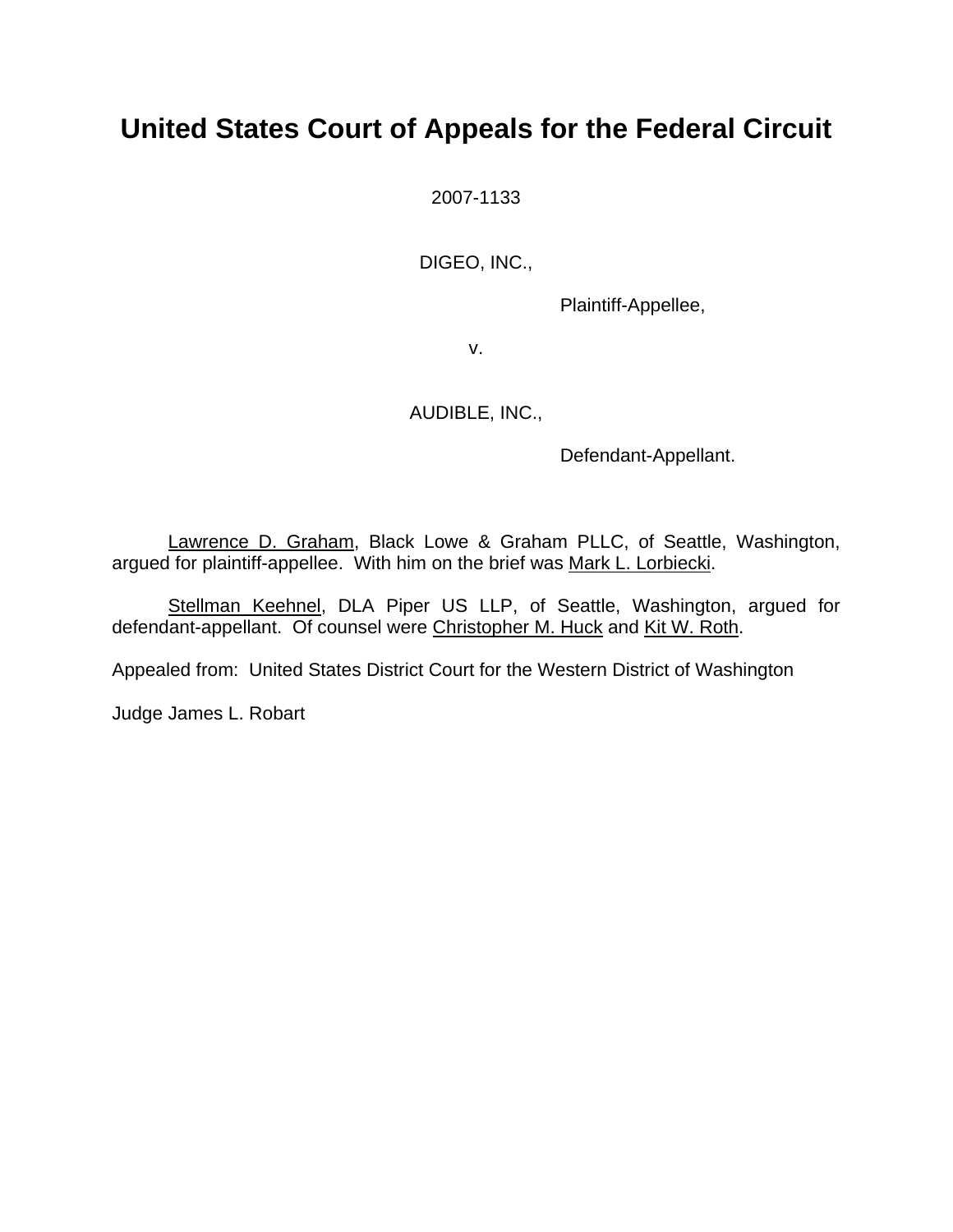## **United States Court of Appeals for the Federal Circuit**

2007-1133

DIGEO, INC.,

Plaintiff-Appellee,

v.

AUDIBLE, INC.,

Defendant-Appellant.

DECIDED: November 1, 2007 \_\_\_\_\_\_\_\_\_\_\_\_\_\_\_\_\_\_\_\_\_\_\_\_\_\_

\_\_\_\_\_\_\_\_\_\_\_\_\_\_\_\_\_\_\_\_\_\_\_\_\_\_

Before MICHEL, Chief Judge, MOORE, Circuit Judge, and COTE,<sup>[\\*](#page-1-0)</sup> District Judge. MICHEL, Chief Judge.

Audible, Inc. ("Audible") appeals the decision of the United States District Court for the Western District of Washington to deny Audible's motion for attorney fees under 35 U.S.C. § 285 including its request for additional discovery to develop the § 285 claim. We heard oral argument on September 5, 2007. Because we discern no clear error in the district court's finding that the case is not exceptional and because we conclude the court did not abuse its discretion in denying additional discovery, we affirm.

I

Digeo, Inc. ("Digeo") purchased U.S. Patent No. 5,734,823 ("'823 patent") "as is" from IPDN Corporation, the successor in interest to Microtome, Inc., at a bankruptcy

<span id="page-1-0"></span> $\overline{\phantom{a}}$  Honorable Denise Cote, District Judge, United States District Court for the Southern District of New York, sitting by designation.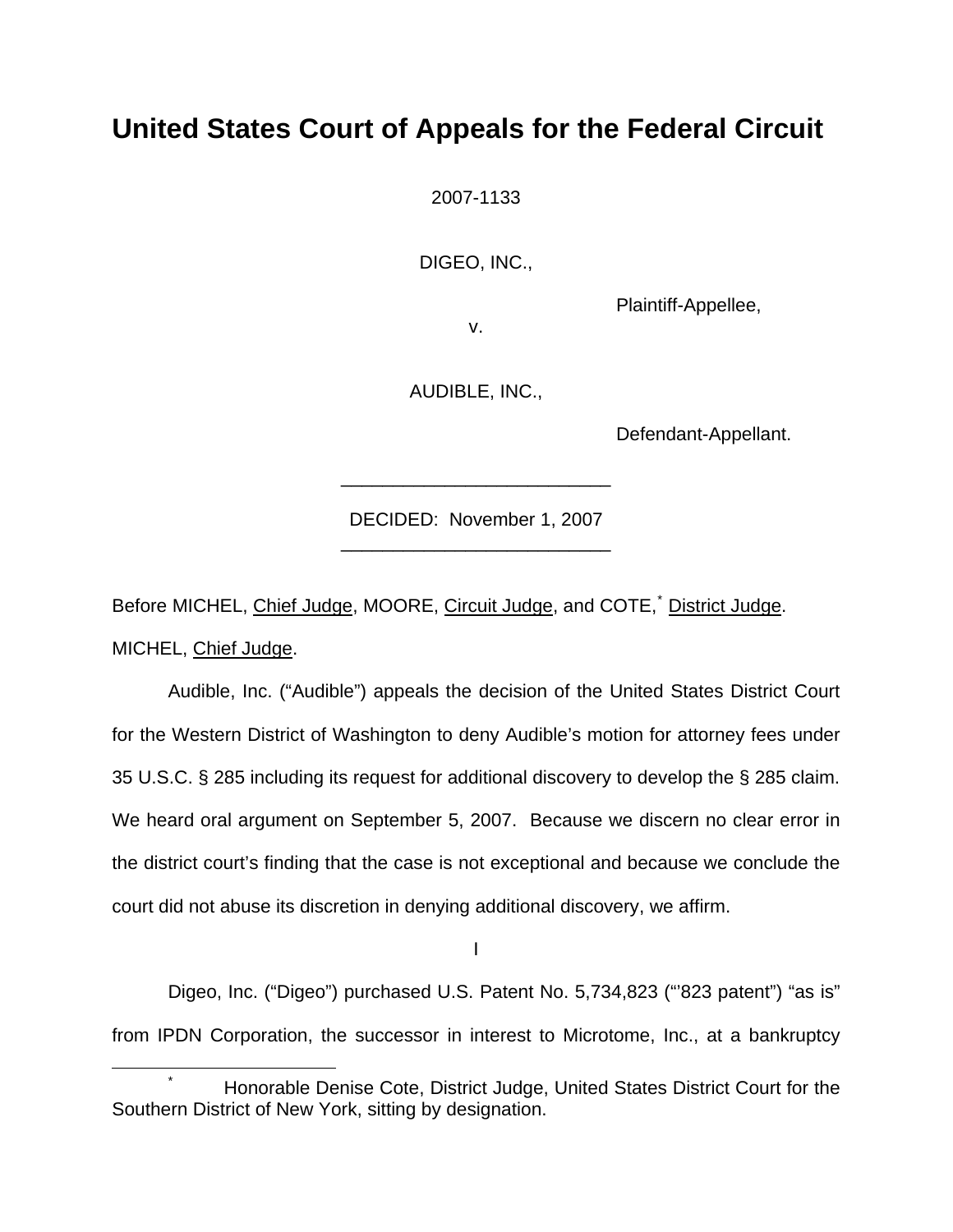estate sale on August 12, 2002. The '823 patent is entitled, "Systems and Apparatus for Electronic Communication and Storage of Information," (e.g., video pocket readers) with Michael Saigh, Douglas Brockhouse, Edward Chang, and Hsiao-Shih Chang listed as the inventors. Hsiao-Shih Chang is Edward Chang's brother and goes by the informal name Oliver Chang.

 The facts of this case read like a novel in that they involve the resurrection of an inventor thought to be deceased. Shortly prior to the bankruptcy estate sale, Digeo obtained the file history for the '823 patent, which contains riveting facts. A Power of Attorney ("POA") was filed with the United States Patent and Trademark Office ("USPTO") on July 25, [1](#page-2-0)996,<sup>1</sup> allegedly signed by **Oliver Chang** as the executor of the estate of his deceased brother, Edward Chang. Also filed on the same day was a separate POA by Oliver Chang, Saigh, and Brockhouse. The file history contains no document demonstrating that Edward Chang was deceased.

Both the issue fee transmittal dated July 22, 1997, and the '823 patent, which issued on March 31, 1998, list Microtome as the assignee, although the bankruptcy trustee did not file the assignments to Microtome with the USPTO until July 11, 2002, i.e., well after the patent had issued. In particular, there are July 1996 assignments to Microtome by (1) Oliver Chang, Saigh, and Brockhouse, and (2) Oliver Chang on behalf of Edward Chang. All assignments were notarized in July 1996, $^2$  $^2$  predating the

<span id="page-2-0"></span> <sup>1</sup> July 25, 1996 is also the filing date of U.S. Application No. 08/687,292, which issued as the '823 patent.

<span id="page-2-1"></span><sup>2</sup> Because the assignments allegedly predate the filing date of the application, we wonder why the purported POAs are signed by the inventors and not by Microtome.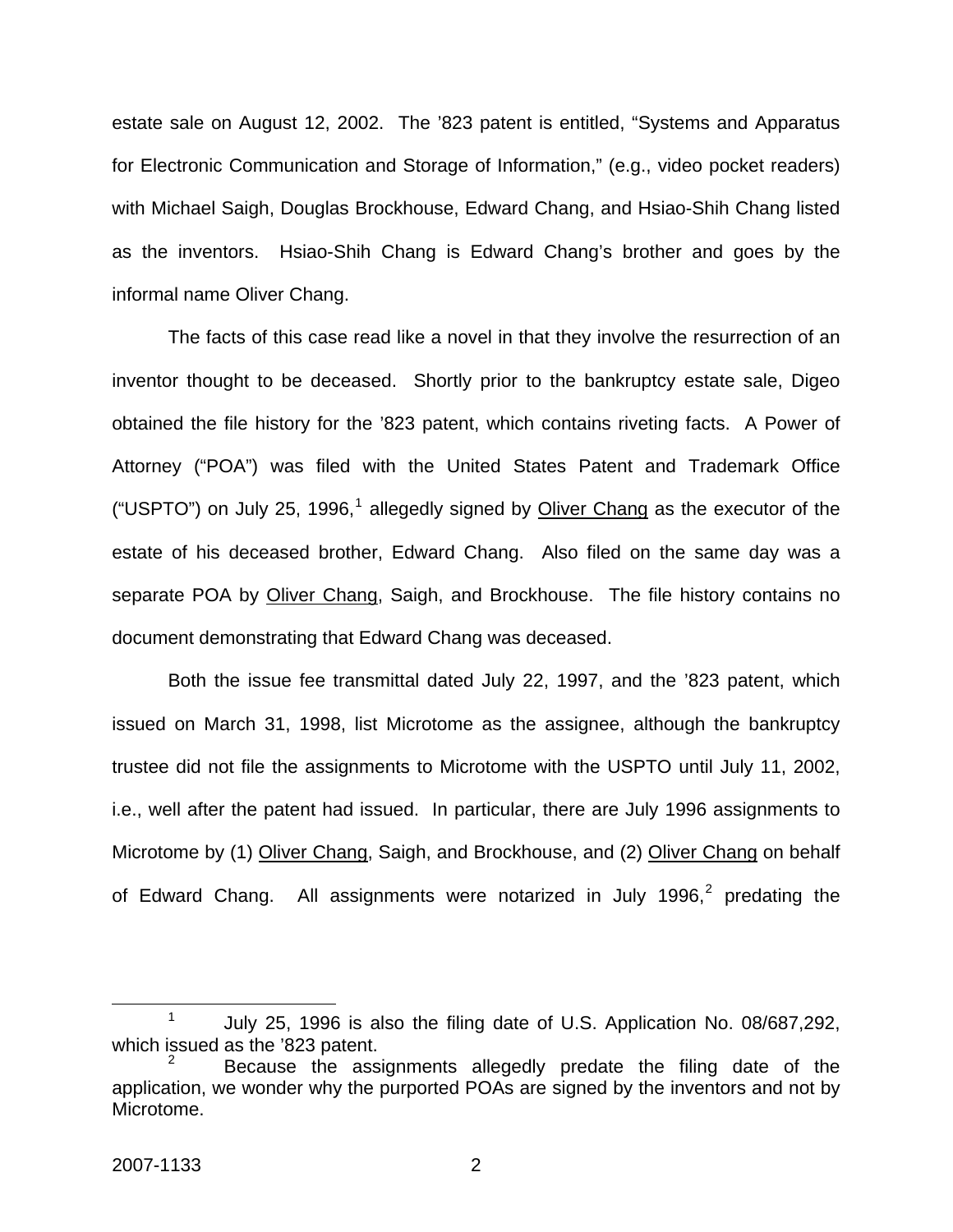issuance of the '823 patent, but were not filed with the USPTO until a few weeks before the bankruptcy estate sale.

 Digeo sued Audible for infringement of the '823 patent on March 23, 2005, almost two and a half years after Digeo had purchased the patent.<sup>[3](#page-3-0)</sup> In its complaint, Digeo alleges that it is "the owner of all right, title, and interest in the '823 patent, including the right to sue for infringement of that patent." Compl. ¶ 9. About a year into the litigation, Audible deposed the Changs on May 19, 2006 and discovered that Edward Chang was alive and residing in Los Angeles, CA and that Oliver Chang did not sign the documents purported to be the POAs and assignments. Audible also secured a license from Edward Chang to the '823 patent retroactive to the date of issuance. As a result, Audible moved for summary judgment ("MSJ") and alternatively for dismissal on May 25, 2006, on the grounds that Digeo lacked standing because it did not possess complete ownership of the '823 patent and that Audible had a license under the '823 patent. In the MSJ, Audible also moved for attorney fees under § 285.

On August 24, 2006, the district court granted partial summary judgment in favor of Audible on Digeo's claim of patent infringement. The district court concluded that because the assignments were forgeries,<sup>[4](#page-3-1)</sup> they did not convey legal title to Digeo.<sup>[5](#page-3-2)</sup> The summary adjudication was partially in favor of Audible because there was a material

<span id="page-3-0"></span> $\frac{1}{3}$  $3$  Digeo also sued other parties for patent infringement prior to the instant suit, but those cases settled.

<span id="page-3-1"></span><sup>4</sup> Although the district court used the term "forgery" to denote that there was no evidence that Oliver Chang signed the documents or authorized their creation, the court explained that it was not opining on whether anyone had committed the criminal offense of forgery.

<span id="page-3-2"></span><sup>5</sup> The trial court based this ruling in part on the undisputed testimony by Hsiao-Shih Chang that he did not sign the purported assignments and POAs and by the notary public who believed she did not notarize the assignments in question.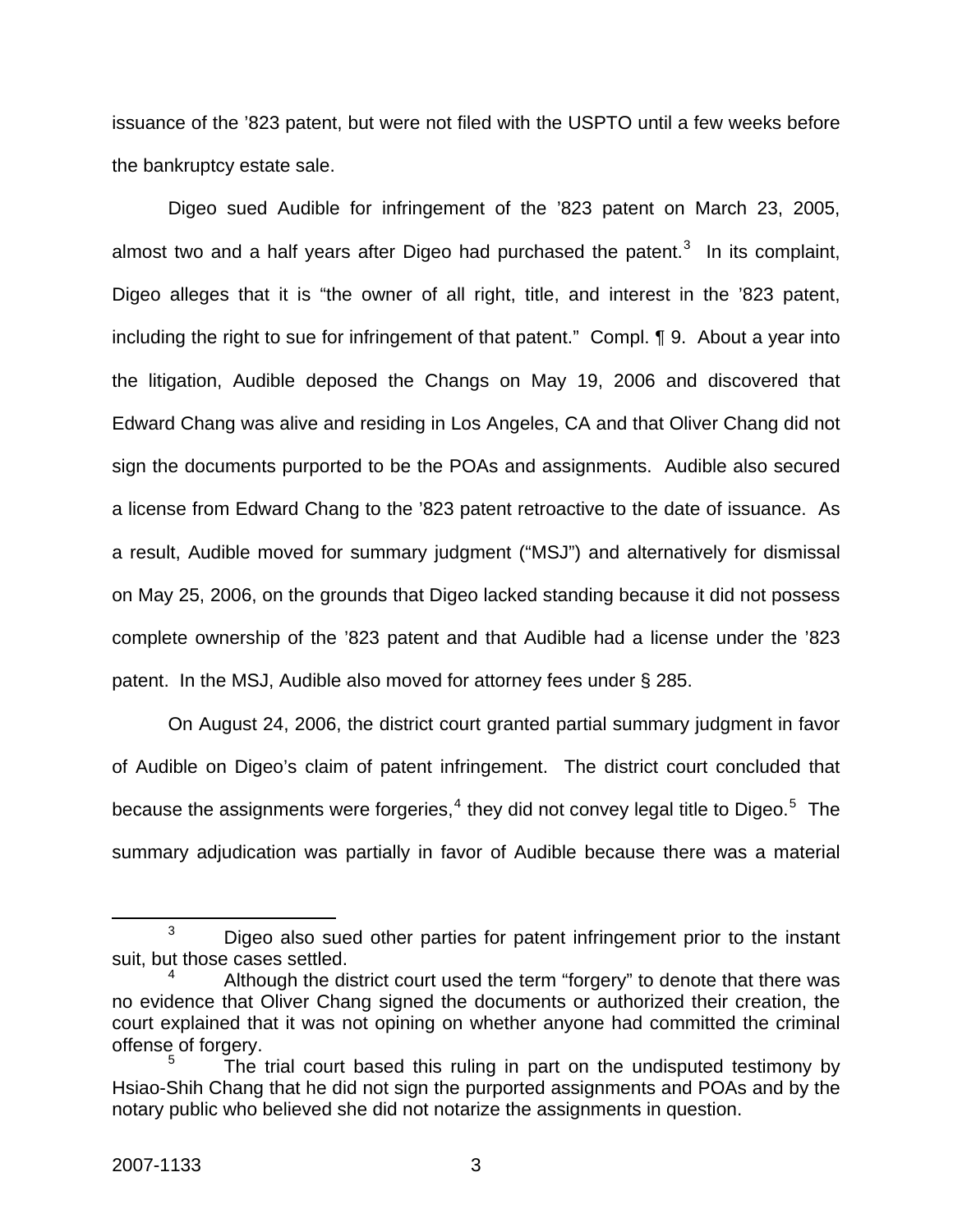factual dispute as to whether Digeo had equitable title to the patent based on Edward Chang's fiduciary or express contractual duty to assign his interest to Microtome. The district court also denied Audible's § 285 motion because there was no evidence that Digeo knew or should have known about the forged documents.

On October 18, 2006, Digeo filed a voluntary motion to dismiss the complaint with prejudice. One day later, the Changs filed a motion to intervene. Audible filed an opposition to the motion to dismiss in which it renewed its § 285 motion and asked for limited discovery to develop its § 285 claim.  $6$ 

On December 1, 2006, the district court granted the motion to dismiss the complaint with prejudice<sup>[7](#page-4-1)</sup> and denied the motion to intervene. The district court also denied Audible's renewed motion for attorney fees and request for extension of discovery. Digeo, Inc. v. Audible, Inc., No. 05-464, 2006 U.S. Dist. LEXIS 87266 (W.D. Wash. Dec. 1, 2006) ("Dismissal Order"). The district court entered final judgment on December 1, 2006. $8$  This timely appeal followed on the issue of whether the district court's denial of the § 285 motion and request for additional discovery was proper.

II

We apply Federal Circuit caselaw to the § 285 analysis, as it is unique to patent law. Pharmacia & Upjohn Co. v. Mylan Pharms., Inc., 182 F.3d 1356, 1359 (Fed. Cir. 1999). The determination of whether a case is exceptional and, thus, eligible for and warranting an award of attorney fees under § 285 is a two-step process in which the

<span id="page-4-0"></span> <sup>6</sup>  $6$  In its opposition brief, Audible cited its Case Disposition Brief of October 6, 2006, in which it had previously moved for additional discovery.

<span id="page-4-2"></span><span id="page-4-1"></span><sup>7</sup> The trial court also dismissed without prejudice Audible's counterclaims for a declaration of invalidity and unenforceability of the '823 patent. 8

The trial court clarified this order on December 20, 2006.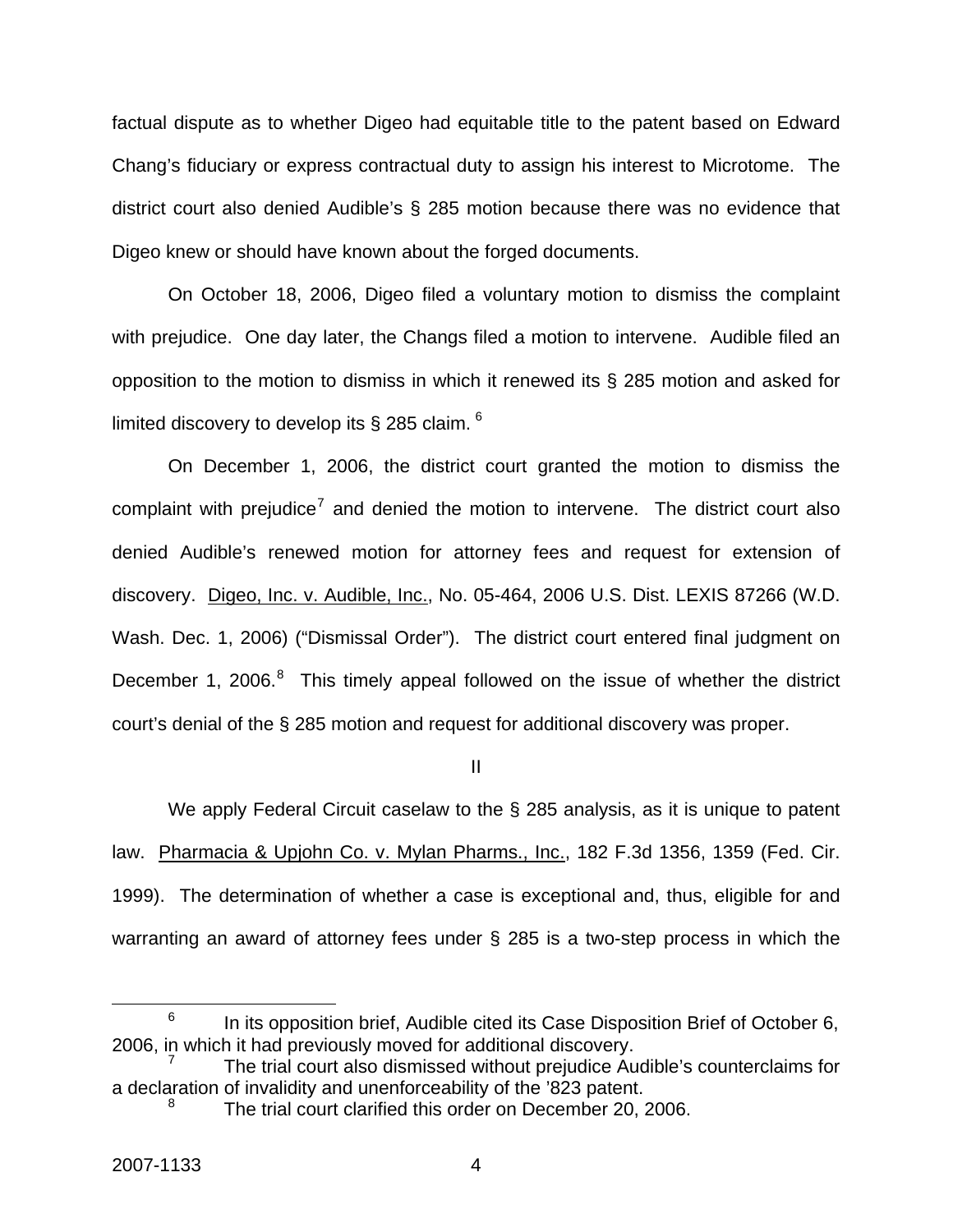district court must (1) determine whether there is clear and convincing evidence that a case is exceptional, a factual determination reviewed for clear error, and (2) if so, then determine in its discretion whether an award of attorney fees is justified, a determination that we review for an abuse of discretion. Cybor Corp. v. FAS Techs., 138 F.3d 1448, 1460 (Fed. Cir. 1998) (en banc); see also 35 U.S.C. § 285 ("The court in exceptional cases may award reasonable attorney fees to the prevailing party."). Because the district court denied the § 285 motion solely on the basis that it found that the case was not exceptional, we merely analyze whether that fact-finding was clearly erroneous. A finding is clearly erroneous when "although there is evidence to support it, the reviewing court on the entire evidence is left with a definite and firm conviction that a mistake has been committed." United States v. United States Gypsum Co., 333 U.S. 364, 395 (1948).

If there is clear and convincing evidence that a plaintiff has brought a baseless or frivolous suit against an accused infringer, that is a sufficient basis to require a district court to deem the case exceptional under § 285. See Forest Labs., Inc. v. Abbott Labs., 339 F.3d 1324, 1329-30 (Fed. Cir. 2003) ("Although a lawsuit pursued in bad faith is a sufficient basis for imposing attorney fees under § 285, such bad faith requires not misleading pre-litigation conduct, but vexatious, unjustified, or frivolous litigation."). After the district court considered the circumstances of this case and all the evidence, it observed that (1) the lack of an assignment in the file history is immaterial because there is no evidence suggesting one should expect to find an assignment in the file history; (2) just before the '823 patent issued, Microtome indicated that it was the sole assignee; (3) the later-recorded assignments, bearing dates prior to the issuance of the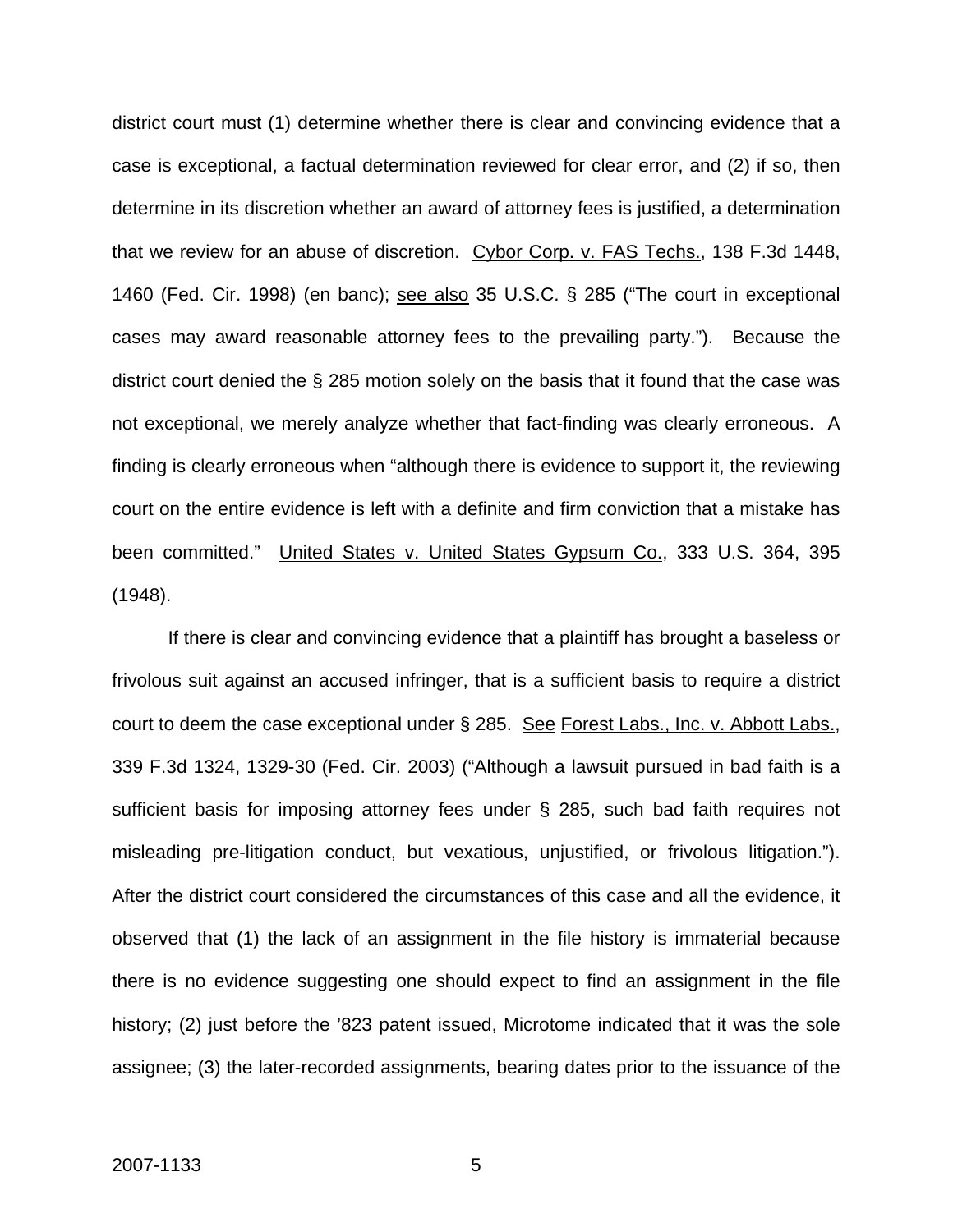'823 patent, suggest sloppy paperwork but not a defective title; and (4) the '823 patent, recorded assignments, and file history are consistent with a finding that Digeo purchased a patent that appeared to have been assigned to Microtome. In response to Audible's argument that the defect in title would have been discovered through ordinary diligence, the court found that no one else (including the prior litigants that had settled their suit with Digeo) discovered the defect prior to Audible, that it took Audible at least a year of litigation to discover the problem, and that Audible offered no evidence as to what steps it took to discover the defect. Therefore, the district court concluded that there was no clear and convincing evidence that Digeo knew or should have known of the defect in its title to the '823 patent. The district court's findings and inferences therefrom are not clearly erroneous. Therefore, its ultimate finding that the case is not exceptional cannot be clearly erroneous, either.

### III

On appeal, Audible argues that the district court committed error by switching the burden of proof to Audible to show that Digeo had not performed an appropriate pre-suit investigation, rather than leaving that burden with Digeo, in contravention of View Engineering, Inc. v. Robotic Vision Systems, Inc., 208 F.3d 981 (Fed. Cir. 2000). We give plenary review to whether the district court applied the proper legal standard under § 285. Forest Labs, 339 F.3d at 1328.

View Engineering, where we, applying Ninth Circuit caselaw, affirmed a district court's award of sanctions against a law firm for failure to make a reasonable inquiry into the facts prior to filing infringement counterclaims, is a case interpreting Rule 11 of the Federal Rules of Civil Procedure, not 35 U.S.C. § 285. 208 F.3d at 984. Therefore,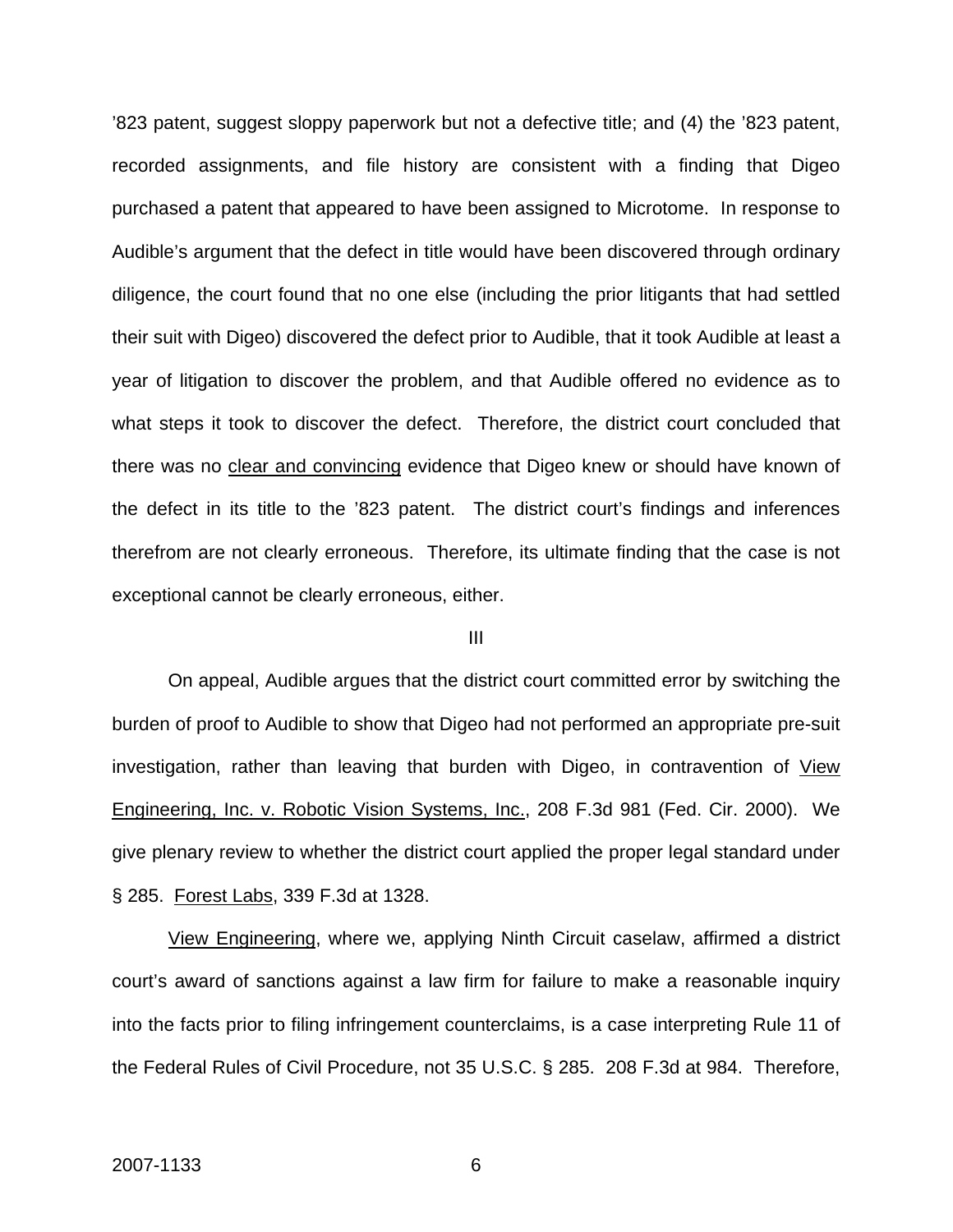View Engineering is inapposite. Motions under Rule 11 and § 285 are different.<sup>[9](#page-7-0)</sup> Cf. Fed. R. Civ. P. 11 (providing for sanctions for failure to conduct a reasonable inquiry into the legal and factual bases of claims) and 35 U.S.C. § 285 (granting district courts discretion to award reasonable attorney fees to the prevailing party in exceptional cases). We apply the law of the regional circuit, in this case the Ninth Circuit,  $10$  to Rule 11 cases, Q-Pharma, Inc. v. Andrew Jergens Co., 360 F.3d 1295, 1299 (Fed. Cir. 2004), whereas we apply the law of our circuit to § 285 cases.

Once a litigant moves based upon non-frivolous allegations for a Rule 11 sanction, the burden of proof shifts to the non-movant to show it made a reasonable pre-suit inquiry into its claim. View Eng'g, 208 F.3d at 986 ("In bringing a claim of infringement, the patent holder, if challenged, must be prepared to demonstrate to both the court and the alleged infringer exactly why it believed before filing the claim that it had a reasonable chance of proving infringement."). However, the burden of proof for § 285 motions remains with the movant to show by clear and convincing evidence that the case is exceptional. See Carroll Touch, Inc. v. Electro Mech. Sys., Inc., 15 F.3d 1573, 1584 (Fed. Cir. 1993) ("As the party moving for attorney fees, the burden was on [movant] to prove the exceptional nature of the case by clear and convincing evidence."); Reactive Metals & Alloys Corp. v. ESM, Inc., 769 F.2d 1578, 1582 (Fed. Cir. 1985) ("At the trial level, a prevailing party who seeks an award of attorney fees has

<span id="page-7-0"></span> <sup>9</sup>  $9$  One key difference is that Rule 11 motions must comply with the safe harbor provision, but § 285 motions need not. See generally Fed. R. Civ. P. 11.

<span id="page-7-1"></span>We observe that the "Ninth Circuit defines a frivolous claim or pleading for Rule 11 purposes as one that is 'legally or factually "baseless" from an objective perspective . . . [and made without] a reasonable and competent inquiry.'" Q-Pharma, 360 F.3d at 1299 (internal citations omitted).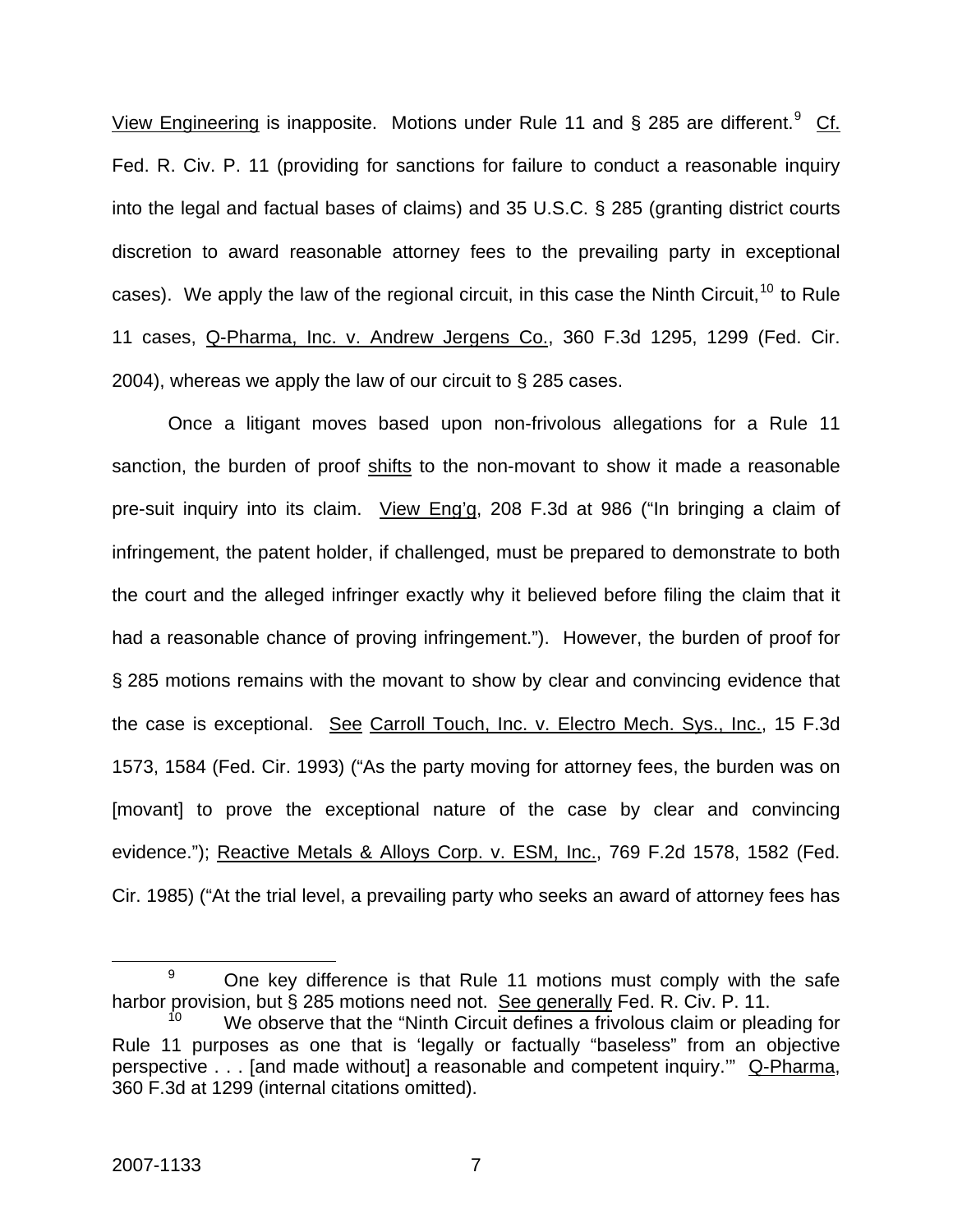the burden of proof of facts which establish the exceptional character of the case."). Although a Rule 11 violation can serve as the basis for finding a case exceptional, there was no Rule 11 motion or finding by the district court below upon which to base a finding of exceptionality. See Brooks Furniture Mfg. v. Dutailier Int'l, Inc., 393 F.3d 1378, 1381 (Fed. Cir. 2005) ("A case may be deemed exceptional when there has been some material inappropriate conduct related to the matter in litigation, such as willful infringement, fraud or inequitable conduct in procuring the patent, misconduct during litigation, vexatious or unjustified litigation, conduct that violates Fed. R. Civ. P. 11, or like infractions." (citations omitted) (emphasis added)). Thus, had Audible brought a successful Rule 11 motion against Digeo, the burden would have shifted to Digeo to show it did conduct a reasonable pre-suit investigation. That Rule 11 conduct, if so found by the district court, could have served as the basis for a separate, § 285 motion in which Audible would have to show the exceptionality of the case by clear and convincing evidence. However, as noted above, there was no such finding in this  $case<sup>11</sup>$  $case<sup>11</sup>$  $case<sup>11</sup>$ 

Therefore, the burden here is not on Digeo to show it conducted a reasonable pre-suit investigation into its infringement claim, namely an investigation of its legal title to the '823 patent, as in a Rule 11 context. Instead, the burden is on Audible to prove by clear and convincing evidence that the case is exceptional by showing that Digeo brought a frivolous lawsuit because it knew or should have known that it lacked legal title to the '823 patent. See Haynes Int'l Inc. v. Jessop Steel Co., 8 F.3d 1573, 1579

<span id="page-8-0"></span><sup>&</sup>lt;sup>11</sup> Digeo contends that it should receive fees for having to defend Audible's objectively baseless Rule 11 argument. We disagree. Although Audible's attempt to graft Rule 11 precedent onto § 285 caselaw is unpersuasive, it certainly is not sanctionable.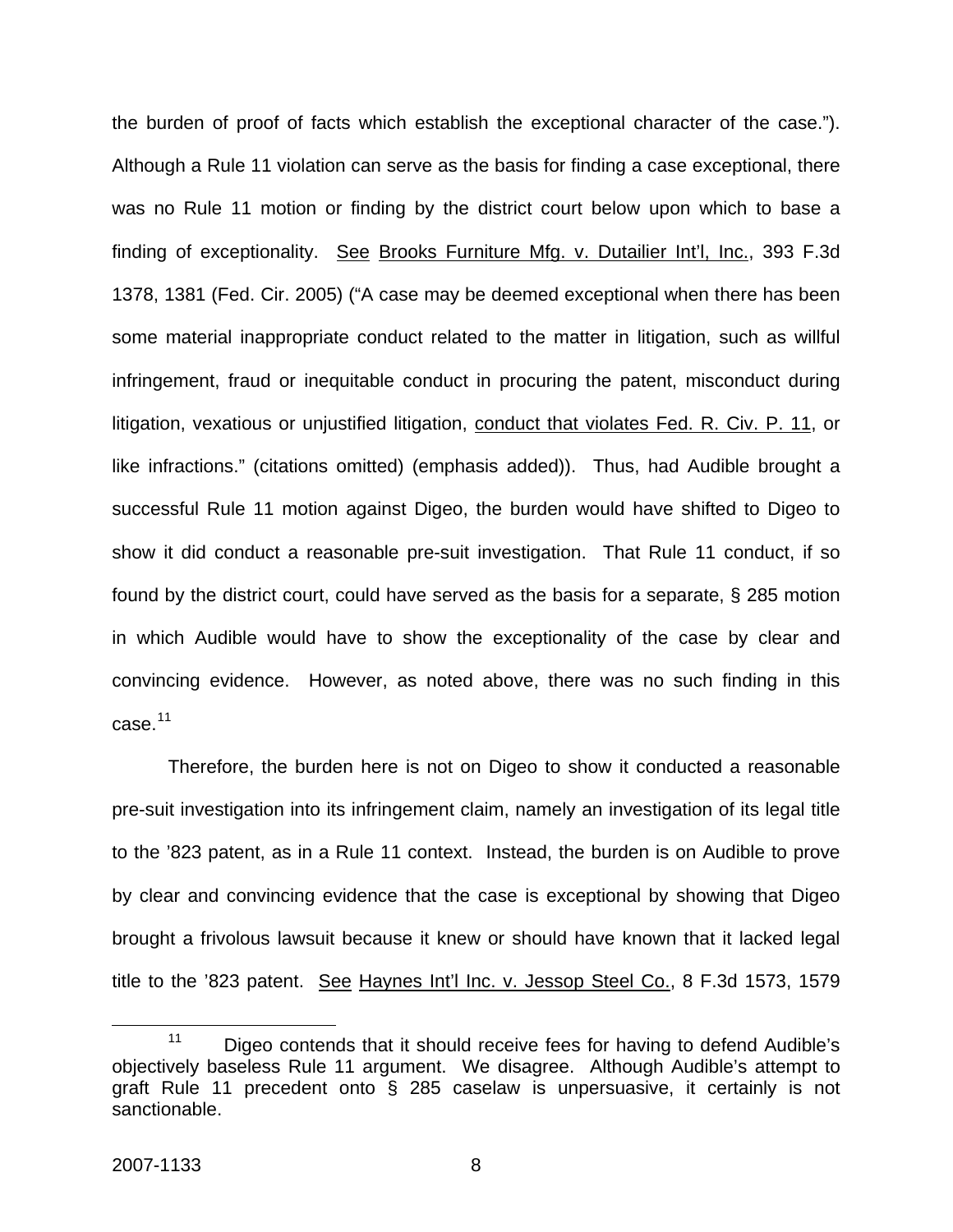(Fed. Cir. 1993) ("A frivolous infringement suit is one which the patentee knew or, on reasonable investigation, should have known, was baseless."). Contrary to Audible's argument, the district court did not switch the burden of proof to Audible, for the burden of proof for § 285 claims has always rested with Audible as the movant. Therefore, we conclude that the district court did not misapply the legal standard under § 285 and thus did not err.

#### IV

Audible advocates on appeal, albeit without legal support, for a heightened standard of pre-suit investigation when a patent holder purchases a patent "as is." See Appellant's Br. at 17 ("[W]here a plaintiff has bought rights 'AS IS' and without any representations or warranties, the mandatory pre-suit investigation must consist of something more than reading the file history."). Per Audible, Digeo ignored red flags, such as the absence of an assignment to Microtome in the file history of the '823 patent; a change in Hsiao Chang's signature; no proof of Edward Chang's death; and an "as is" sale. Audible also cites as a further indicium of an inadequate pre-suit investigation, the lack of evidence that Digeo read the file history of the '823 patent. We disagree with Audible's expansive reading of § 285, for we have never required a heightened investigation into the legal title of all patents purchased "as is." We decline to do so now.

Rather, we have stated that merely negligent conduct does not suffice to establish that a case is exceptional. See Mach. Corp. of Am. v. Gullfiber AB, 774 F.2d 467, 473 (Fed. Cir. 1985) (stating that in order to show case is exceptional, movant must prove actual wrongful intent or gross negligence, i.e., conduct short of fraud but in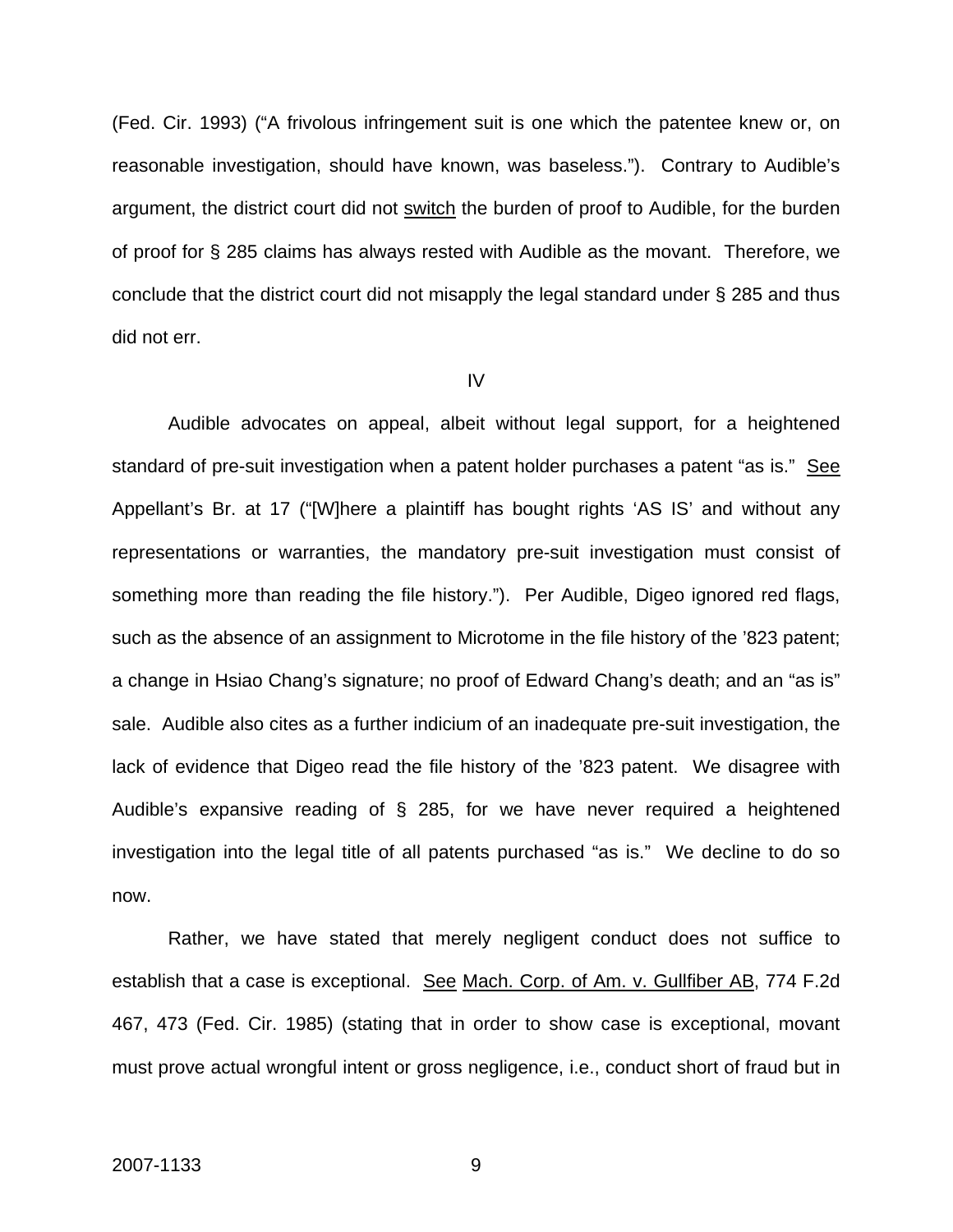excess of simple negligence); see also Aptix Corp. v. Quickturn Design Sys., 269 F.3d 1369, 1374-75 (Fed. Cir. 2001) (holding that an inventor's fraud in the form of falsified lab notebooks and litigation misconduct made the case exceptional under § 285); Eltech Sys. Corp. v. PPG Indus., Inc., 903 F.2d 805, 810 (Fed. Cir. 1990).<sup>[12](#page-10-0)</sup> The district found that Audible adduced no evidence suggesting Digeo's negligence, much less a higher degree of culpability, in not learning of the title defect. We see no clear error in that result.

 The pertinent inquiry here is whether Digeo knew or should have known its legal title was defective, Haynes, 8 F.3d at 1579. Although Digeo offered evidence that it obtained the file history prior to its purchase of the '823 patent, Stewart Dec., there is no evidence that Digeo read the file history. In fact, the declaration is evidence of a prepurchase activity, not a pre-suit investigation. Juxtaposed with the file history is the issued patent's listing of Microtome as the assignee.<sup>[13](#page-10-1)</sup> Given the inventors' potential involvement as the creators and/or officers of Microtome and the lack of evidence of what Audible did to discover the fraud, the district court did not commit clear error in finding that Digeo did not perpetrate or know about, nor should Digeo have known about, the forged documents—and hence a possible defect in its legal title. Although the facts of this case are unusual, the case is not exceptional under § 285.

<span id="page-10-0"></span><sup>&</sup>lt;sup>12</sup> Although most of these § 285 cases address situations where there is no reasonable ground for infringement, we extend them to situations such as the present one where there could not possibly be a reasonable ground for patent infringement if there is no legal title to the patent.

<span id="page-10-1"></span> $13$  The USPTO must have received instructions that Microtome was the assignee from somewhere, although the purported assignments were not filed until July 11, 2002.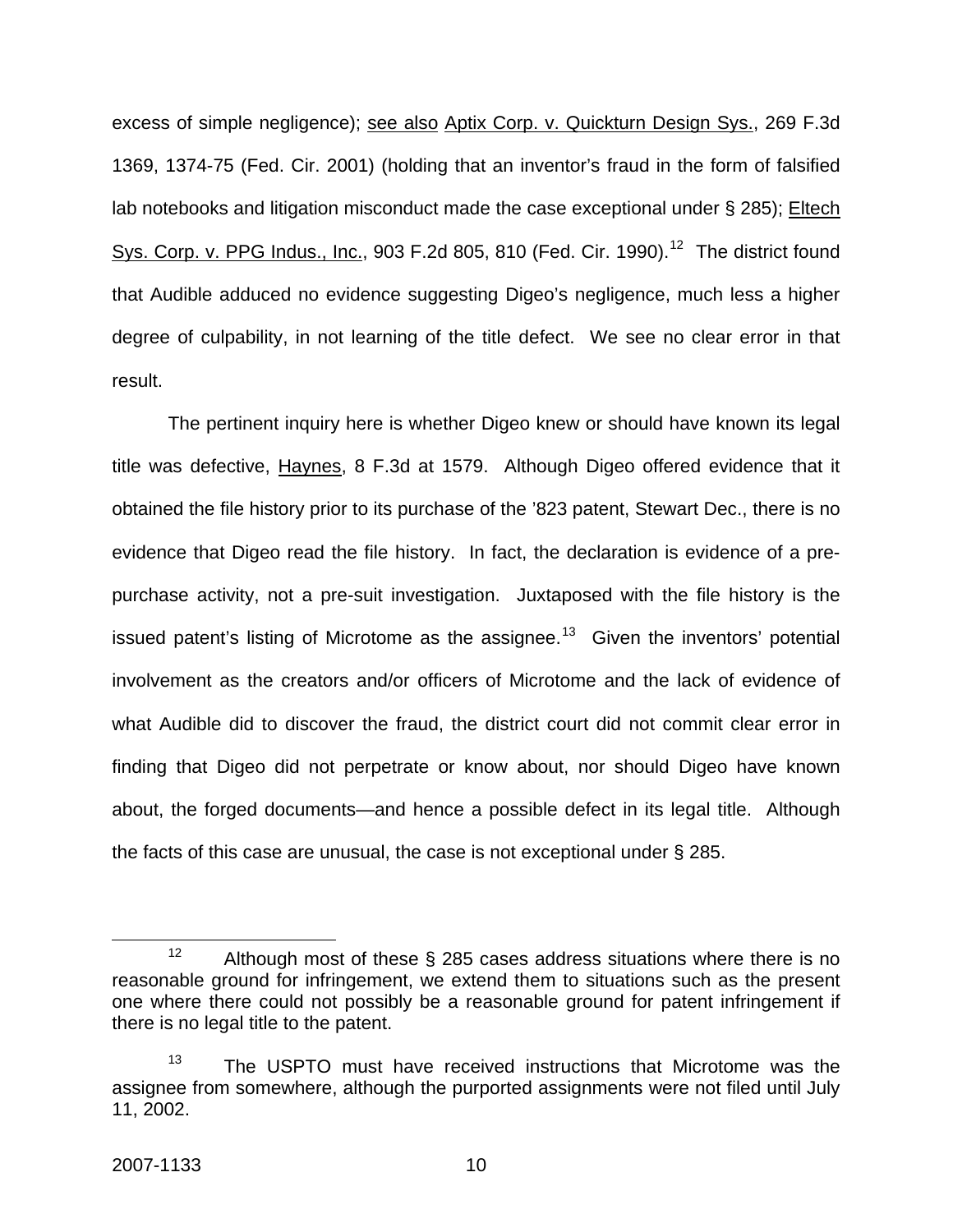We review the district court's denial of additional discovery, an issue not unique to patent law, for abuse of discretion, applying the law of the regional circuit. Qualls v. Blue Cross, Inc., 22 F.3d 839, 844 (9th Cir. 1994); see also Springs Window Fashions L.P. v. Novo Indus., L.P., 323 F.3d 989, 997 (Fed. Cir. 2003) (applying abuse of discretion standard of review to a denial of a Rule 56(f) motion for additional discovery). A reviewing court will not disturb a denial of additional discovery unless there is "the clearest showing" that the denial will result in "actual and substantial prejudice to the complaining litigant" (e.g., "a reasonable probability that the outcome would have been different had discovery been allowed"). Laub v. U.S. Dep't of Interior, 342 F.3d 1080, 1093 (9th Cir. 2003) (quoting Hallett v. Morgan, 287 F.3d 1193, 1212 (9th Cir. 2002) and citing Martel v. County of Los Angeles, 56 F.3d 993, 995 (9th Cir. 1995)).

In denying Audible's request for additional discovery, the district court found that Audible's motion was based on its unsubstantiated speculation that Digeo had engaged in culpable pre-suit conduct. See Dismissal Order, 2006 U.S. Dist. LEXIS 87266, at \*16 ("[T]o date, Audible has adduced no evidence suggesting Digeo's negligence, much less a higher degree of culpability."). This is not surprising since the evidence that Audible had proffered (e.g., purported assignments, lack of a death certificate, and "as is" patent purchase) was not evidence that Diego had conducted an inadequate pre-suit investigation into its legal title. Instead, by all appearances (i.e., stemming from the issued patent, filed purported assignments, and relationship of the inventors to the company) Microtome was the assignee of the issued patent.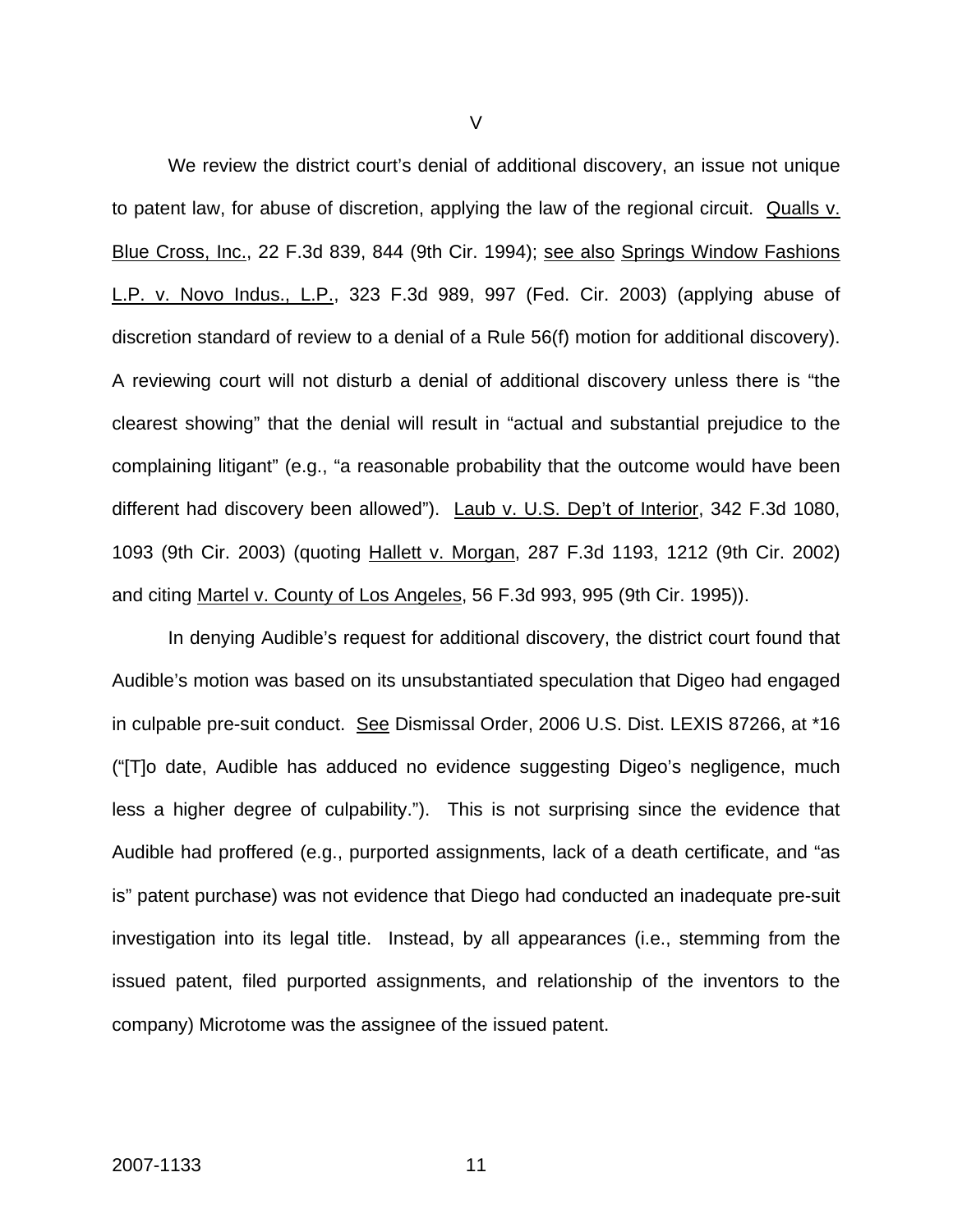The district court balanced Audible's assertion that additional discovery would produce evidence of Digeo's culpable conduct against the expenditure of resources discovery would require and determined that additional discovery was not warranted. In so doing, the district court found that Audible's request for additional discovery was based on "unsubstantiated speculation" of Digeo's misconduct. Id. Audible's "unsubstantiated speculation" about Digeo's conduct does not demonstrate a "reasonable probability that the outcome [of its § 285 motion] would have been different had discovery been allowed." Laub, 342 F.3d at 1093. Therefore, we find no abuse of discretion in the district court's denial of the discovery motion.

Additionally, Audible discovered that Edward Chang was alive no later than May 19, 2006, when it deposed him. Yet, even armed with this information, Audible did not seek to depose anyone regarding Digeo's pre-suit conduct until at least October 6, 2006, when it filed a case disposition brief containing a request for additional discovery.

This is a unique case involving an unusual set of facts—a not-so-dead inventor, forged documents, no evidence of culpability, and a late discovery request. Audible sought additional discovery based on nothing more than a hunch that Digeo conducted an inadequate pre-suit investigation, and Audible did not seek additional discovery diligently. The district court's denial of additional discovery under these circumstances certainly does not rise to the level of abuse required before we can overturn its decision.